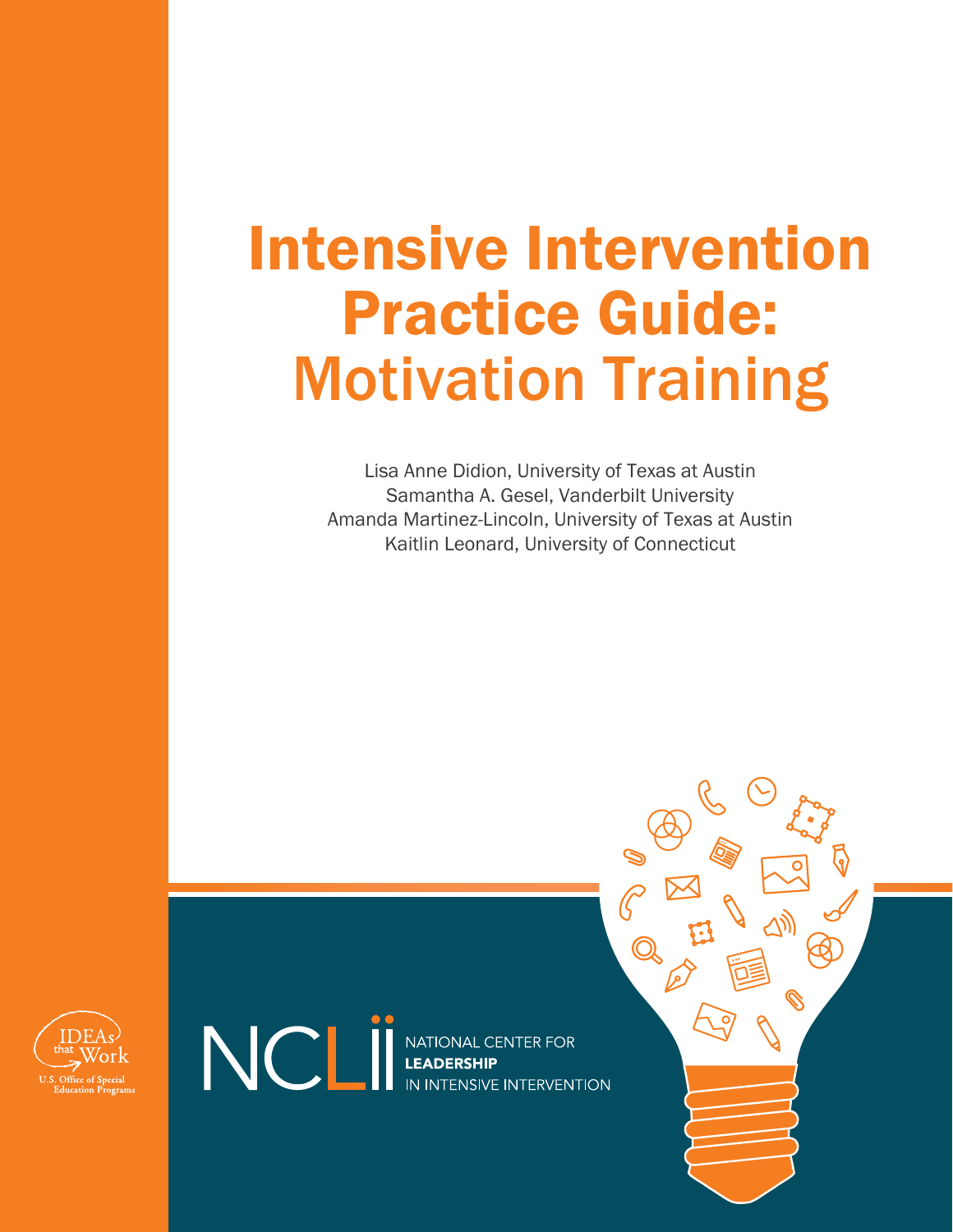This project was supported in part by Grant H325H140001 from the U.S. Department of Education, Office of Special Education Programs (OSEP). Opinions expressed herein are those of the authors and do not necessarily represent the position of the U.S. Department of Education, and no official endorsement by it should be inferred.

This product is public domain. Authorization to reproduce it in whole or in part is granted. Although permission to reprint this publication is not necessary, the citation should be: Didion, L.A., Gesel, S.A., Martinez-Lincoln, A, & Leonard, K. (2017). Practice Guide: Motivation Training. Washington, DC: US Department of Education, Office of Special Education Programs.

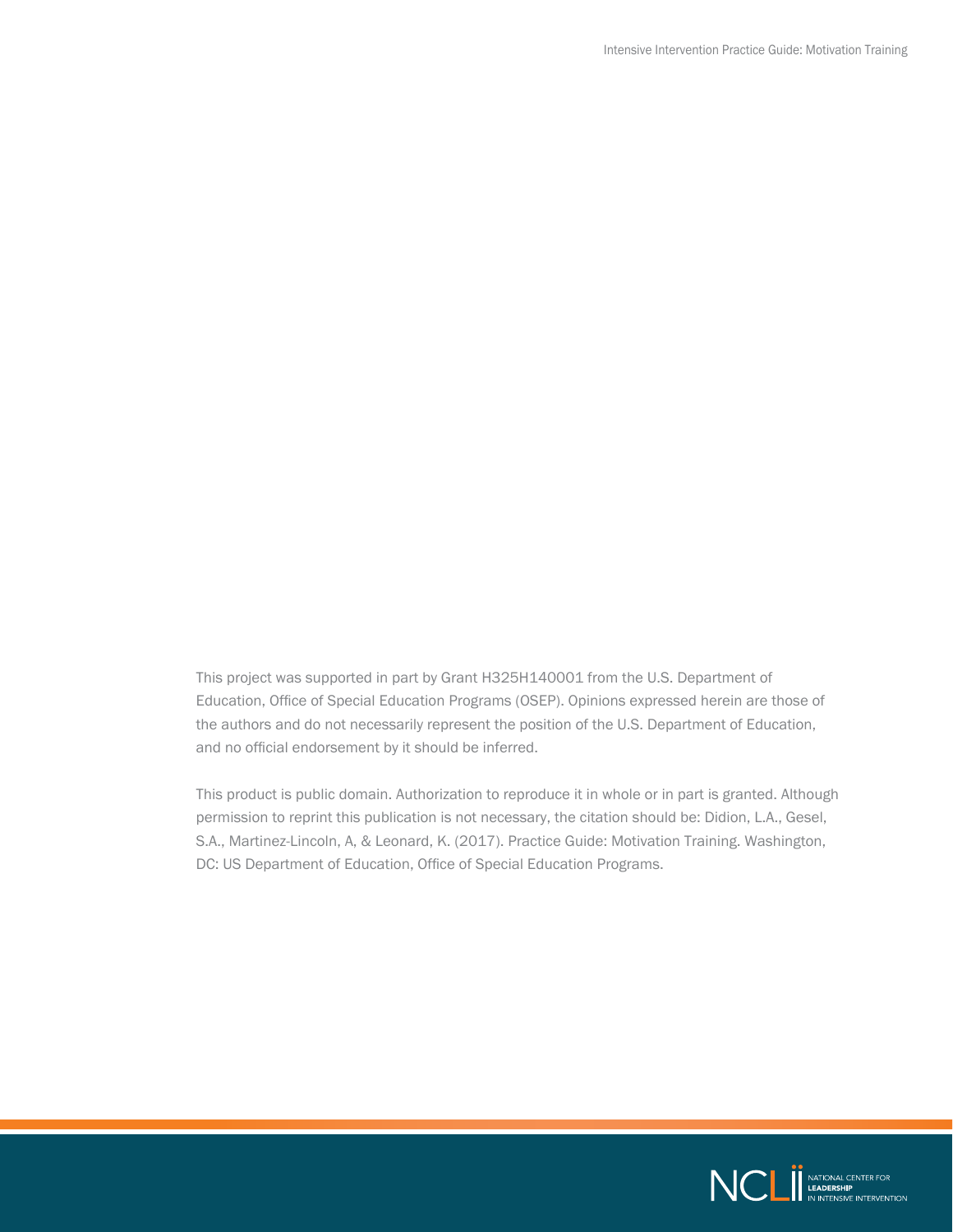## **Contents**

| Table 1. Characteristics of Motivation Training Components 15  |  |
|----------------------------------------------------------------|--|
| Table 2. Sample of Research Evidence in Motivation Training 16 |  |

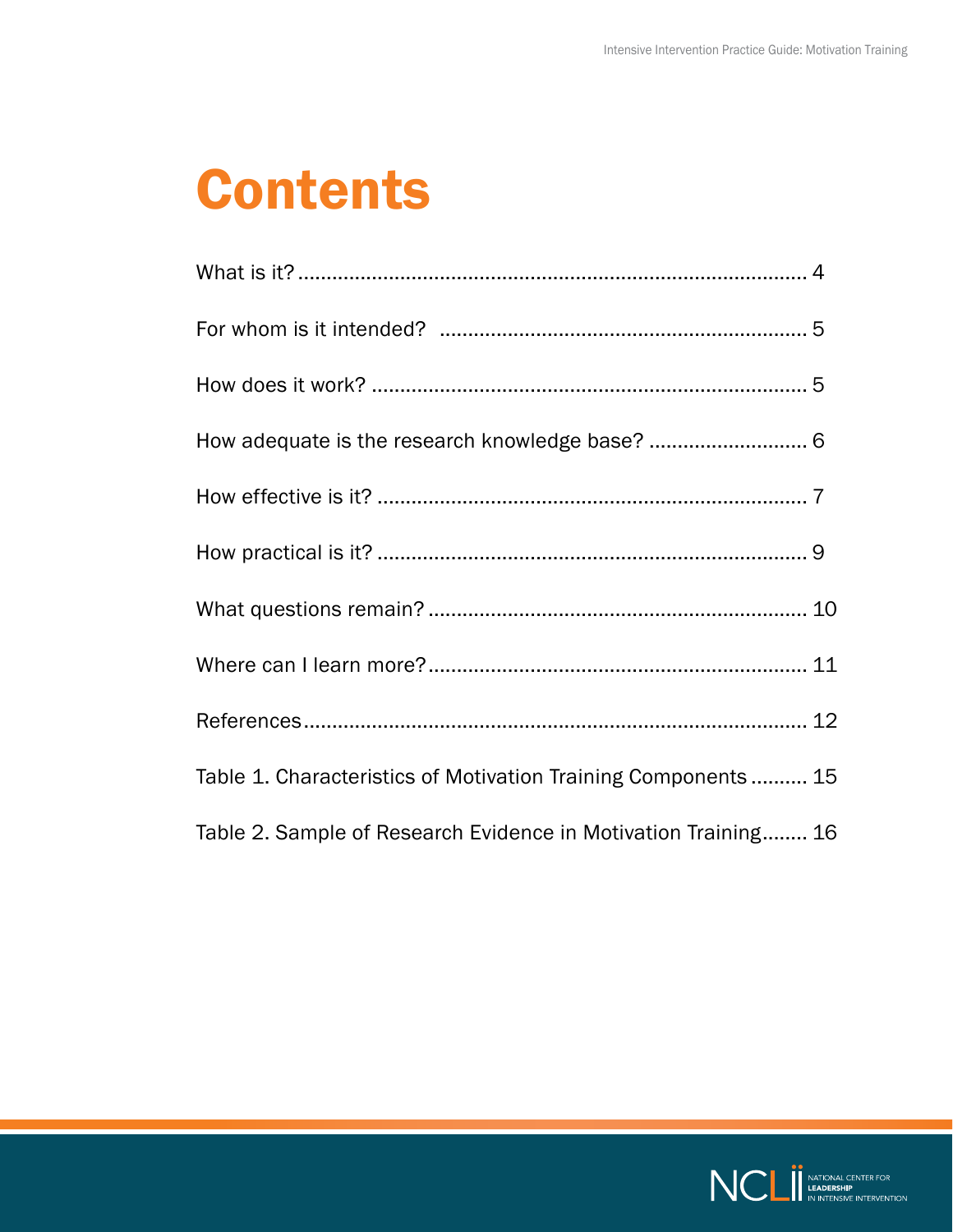#### <span id="page-3-0"></span>What is it?

Motivation is a multidimensional, cognitive-based construct that drives many basic physiological needs (e.g., hunger, safety) and has been shown to be an underlying factor in academic achievement (Bernstein & Nash, 2008; Maslow, 1943). Motivational level is malleable (Linnenbrink & Pintrich, 2002; Ryan & Deci, 2000) and varies across individuals (Grolnick & Ryan, 1990). Additionally, motivation can be categorized as intrinsic or extrinsic. Intrinsic motivation emphasizes the internal locus of control (Ryan & Deci, 2000). That is, a student's effort and ability to complete a task. In contrast, extrinsic motivation focuses on external factors that drive behavior, such as rewards or punishments (Ryan & Deci, 2000).

In academics, motivation has been defined as, "a desire for significant accomplishments, for mastering skills or ideas, for control, and for rapidly attaining high standards" (Murray, 1938, p. 373), emphasizing the intrinsic component of motivation. Students' perception of their academic ability and the effect this ability has on academic outcomes plays a central role in intrinsic motivation (Ryan & Deci, 2000). In turn, students' level of intrinsic motivation impacts their academic achievement (Bernstein & Nash, 2008; Maslow, 1943). For instance, positive student self-efficacy (i.e., belief in one's capability) and positive attribution of success (i.e., effort and effective strategy use) are associated with realistic goal setting and persistence in challenging tasks (Bernstein & Nash, 2008; Hetherington, Parke, & Locke, 1999; Linnenbrink & Pintrich, 2002). Consequently, these motivational components contribute to effective learning environments, which can ultimately impact academic achievement (Linnenbrink & Pintrich, 2002; Toste, Capin, Vaughn, Roberts, & Kearns, in review).

Motivation training utilizes theories of motivation to restructure students' maladaptive perceptions of their ability and ascriptions of academic outcomes (Linnenbrink & Pintrich, 2002; Toste et al., in review). For instance, attribution training emphasizes effort and effective use of strategy upon successful academic outcomes and discourages associating academic failures with lack of ability or competence (Linnenbrink & Pintrich, 2002). Overall, motivation training encourages effective learning and impacts positive academic achievement (Linnenbrink & Pintrich, 2002). The purpose of this research brief is to explore motivation training as a potential intervention component that could be added to existing academic or behavior intervention frameworks to intensify instruction for students exhibiting weaknesses in this domain or in isolation with close monitoring of dosage and frequency.

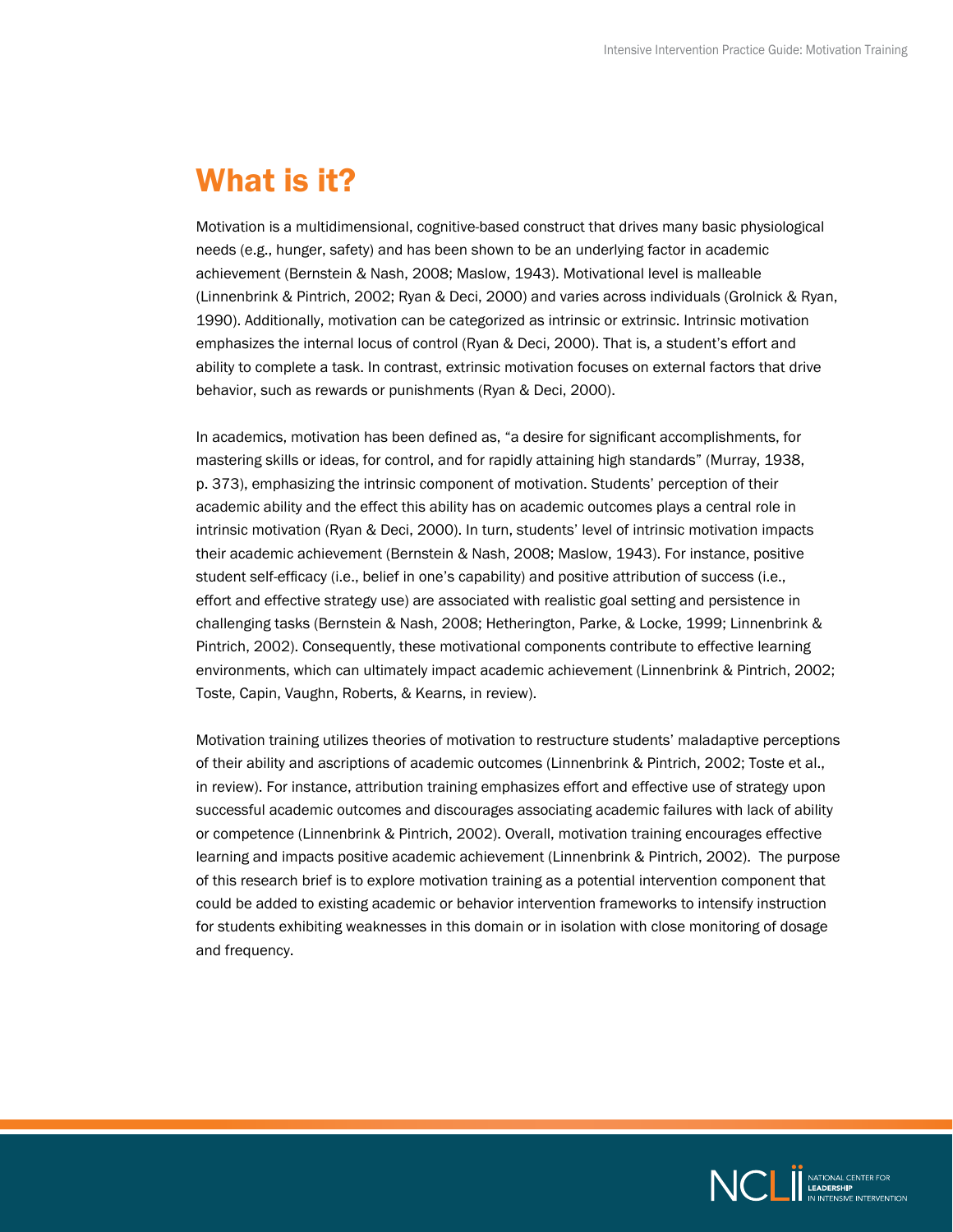#### <span id="page-4-0"></span>For whom is it intended?

Motivation is an underlying component in several learning theories (for review see, Thorpe & Schmuller, 1954) and is a crucial factor in academic achievement (Bernstein & Nash, 2008; Maslow, 1943). Research indicates that when students are motivated and driven to learn, teaching methods are more effective and have longer lasting effects (Thorpe & Schmuller, 1954). Thus, motivation training is appropriate for all students across all grade levels, regardless of educational setting (Hetherington et al., 1999).

With that said, motivation training may be particularly effective for subsets of students. Research indicates early academic performance is a robust predictive factor of later academic achievement (Stanovich, 1986). That is, high achievers will continue to strive, while low achievers will maintain or even endure greater discrepancies (see "Matthew Effect" in, Stanovich, 1986). Research also indicates a strong association between motivation and academic achievement (Linnenbrink & Pintrich, 2002). Teachers report students with learning disabilities (LD) have lower motivational levels than typically developing peers (Grolnick & Ryan, 1990). Motivation training focuses on factors that increase intrinsic motivation, such as students' perception of abilities and causality of academic outcomes (Ryan & Deci, 2000), which tend to be maladaptive in students with LD (Linnenbrink & Pintrich, 2002). In turn, restructuring cognitive aspects of motivation impacts academic performance (e.g. Berkeley et. al., 2011; Kariuki & Wilson, 2002). Recent research indicates motivation training has had positive effects for students with LD (e.g., Berkeley et. al., 2011; Toland & Boyle, 2008; Toste et. al., in review; for review also see, Robertson, 2000). Thus, adding a component of motivational training into an existing academic intervention is ideal for students with LD to increase the likelihood of positive academic success and circumvent the cycle of academic failure (Stanovich, 1986). In this way, motivation training could become the means through which schools can intensify interventions provided to students for whom standard protocol interventions are inadequate.

#### How does it work?

Motivation training is theorized to influence the way students perceive themselves and provides students with effective means to explain their achievement through intrinsic motivation (Toste et al., in review). The goal of motivation training is for students to develop and establish effective beliefs about their success and failure (Berkley et al., 2011). Prior to motivation training, students are shown to attribute success to external, uncontrollable effects (i.e., "this worksheet is easy"). Motivation training works to reframe students' internal definition of success or failure to include the idea that success is based on their persistent effort. By redefining these internal definitions,

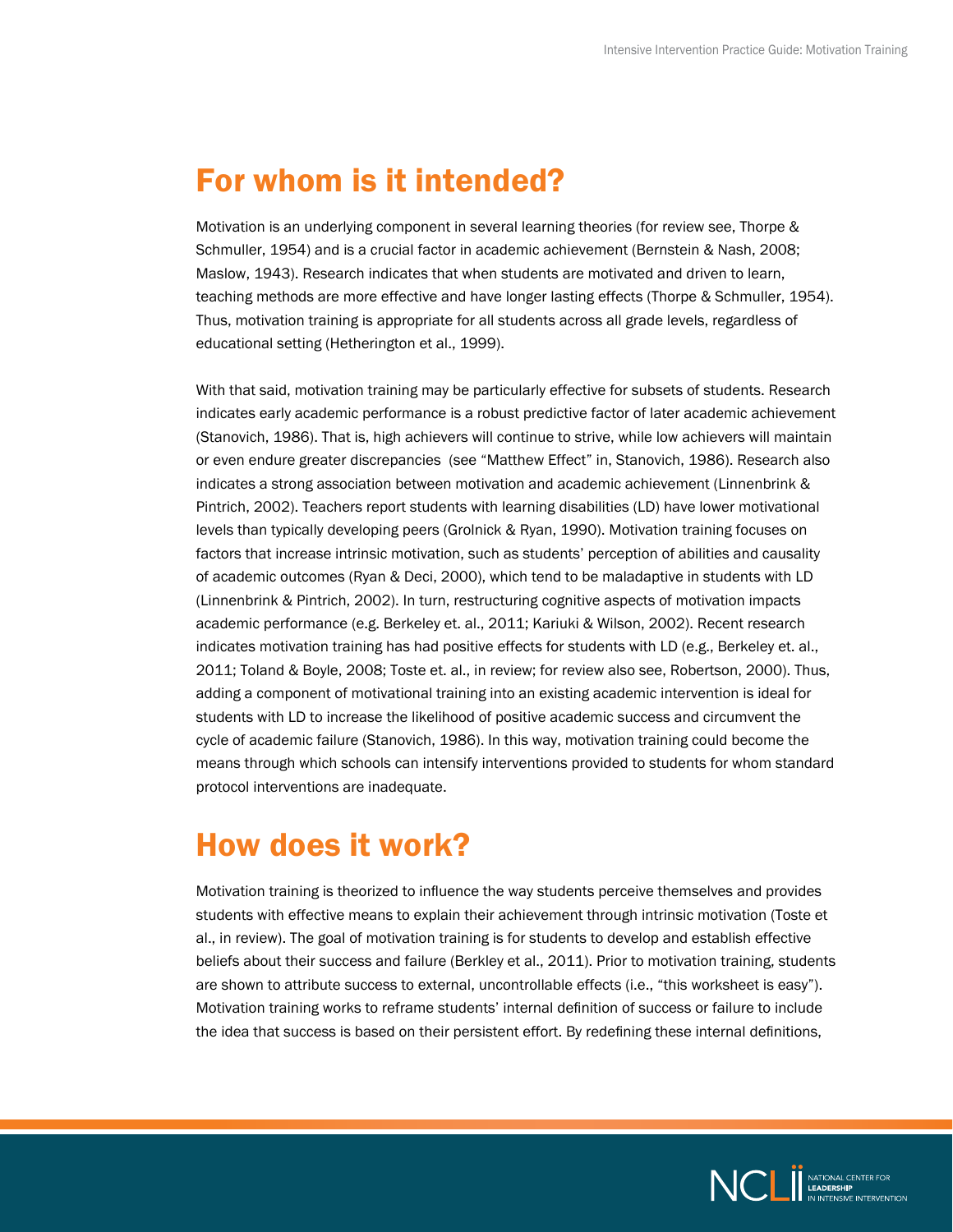<span id="page-5-0"></span>motivation training may increase intrinsic motivation (Toste et al., in review). Through such training, students will associate success with their effort or strategy use and failure with their lack of (Berkeley et al., 2011). Since motivation often cannot be easily grasped independent from achievement (Guthrie, McRae, & Klauda, 2007) but within it (Schunk & Zimmerman, 2013), it makes sense to pair motivation training with academic interventions as a means of intensification of instruction.

Motivation training guides students to build upon their individual empowerment and increase their intrinsic motivation. Motivation training has been shown to be effective using one or a combination of the following components: (a) positive self talk; (b) positive feedback about present and past performance; (c) positive labeling; (d) external standards related to performance goals; (e) self-reflection; (d) recognition of positive and negative statements (Berkeley et al., 2011; Toste et al., in review; Zentall & Lee, 2012). Detailed examples of these components are described in Table 1. Motivation training components are implemented by practitioners generally through modeling, guided practice, and independent practice (Berkley et al., 2011; Toste et al., in review).

#### How adequate is the research knowledge base?

The experimental research base for the efficacy of motivation training in education is limited. Much of the current evidence-base is either dated or includes studies that use non-experimental designs, which detract from any causal statements about the effect of motivation training on outcomes. There is a need for more current research that implements motivation training using an experimental design to bolster the adequacy of the evidence-base.

Despite these limitations, the current empirical evidence-base is growing. In an early review of the literature, Forsterling (1985) found 15 studies related to attribution training with effects for both academics and behavior. Typically performance and task perseverance increased and participants made connections between effort level and success/failure. More recent research also found that student motivation is associated with behavior (Hudley et al., 1998) and academic achievement (Guthrie, Wigfield, & Perencevich, 2004; Toste et al., in review; Zentall & Lee, 2012). Toste et al. (in review) found that integrating motivational beliefs training within reading interventions led to successful outcomes above and beyond the effects of the reading intervention on its own. This supports the assertion that motivation training could be a viable option for intensification of instruction.

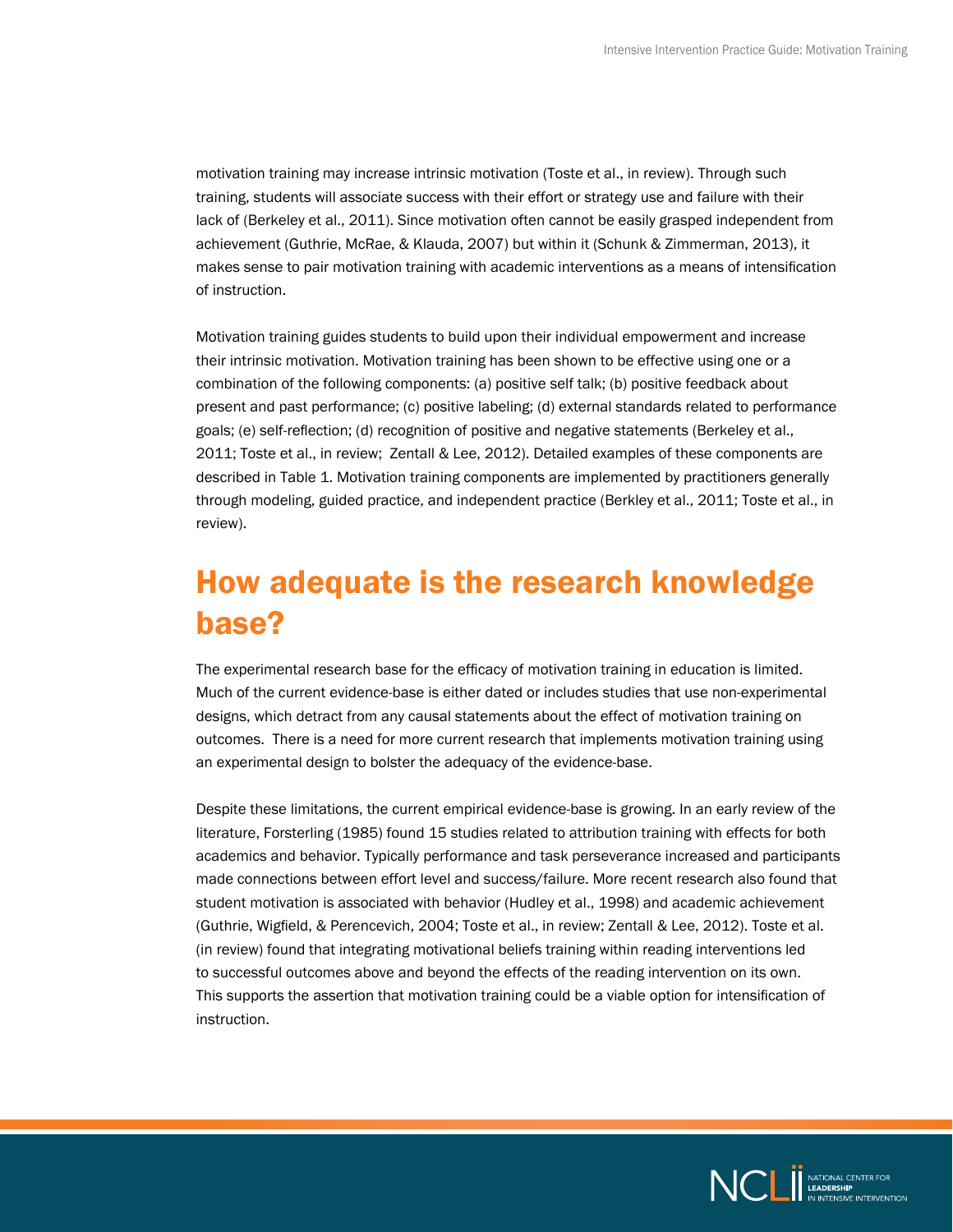<span id="page-6-0"></span>While research for motivation training in K-12 is limited, there is a stronger evidence base for the practice for other populations. For example, a more recent meta-analysis (Wagner & Szamoskozi, 2012) investigated the effects of motivation training on academics for college students. They investigated 17 empirical studies and showed large effects of motivation training on motivation and academic outcomes. This validates the known relation between motivation and academic success, while bolstering the empirical evidence-base supporting motivational training as a valuable intervention component (Wagner & Szamoskozi, 2012).

Further, motivational interviewing is a practice used frequently in addiction counseling (Velasquez, Maurer, Crouch, & DiClemente, 2001) and has shown success across several mental health domains (Lundahl et al., 2013). It follows similar constructs as motivation training in that it is a constructive way to guide individuals through conversations to re-shape attitudes (Miller & Rollnick, 2013). Lundahl et al. (2013) conducted a meta-analysis of randomized control trials that compared motivational interviewing to comparison conditions and showed statistically significant differences in favor of motivational interviewing including areas such as alcohol and tobacco use, dental health, body weight, and confidence. This further supports the use of motivation-based interventions to improve outcomes across domains and provides a framework through which motivational training may prove effective in school settings.

Embedded motivation training is resurfacing with current initiatives for intensive interventions addressing needs for students with persistent academic and behavioral needs, many of whom may benefit from such training as a way to individualize instruction (see Danielson & Rosenquist, 2014). The studies in Table 2 illustrate a sample of the research base for the efficacy of motivation training for school-age children. The studies include a range of outcome variables, including word reading fluency, comprehension, overall reading ability motivation, parent/teacher/ self perceptions, strategy use and attributions.

#### How effective is it?

Researchers have examined the effects of motivation training on measures of academic achievement, behavioral outcomes, self-esteem, motivation, and attribution (see Table 2). It is important to note that many of these studies provide only preliminary evidence for these associations, given the limitations in the research-base due to lack of experimental designs. Accordingly, caution should be used when interpreting findings and generalizing results to students with LD.

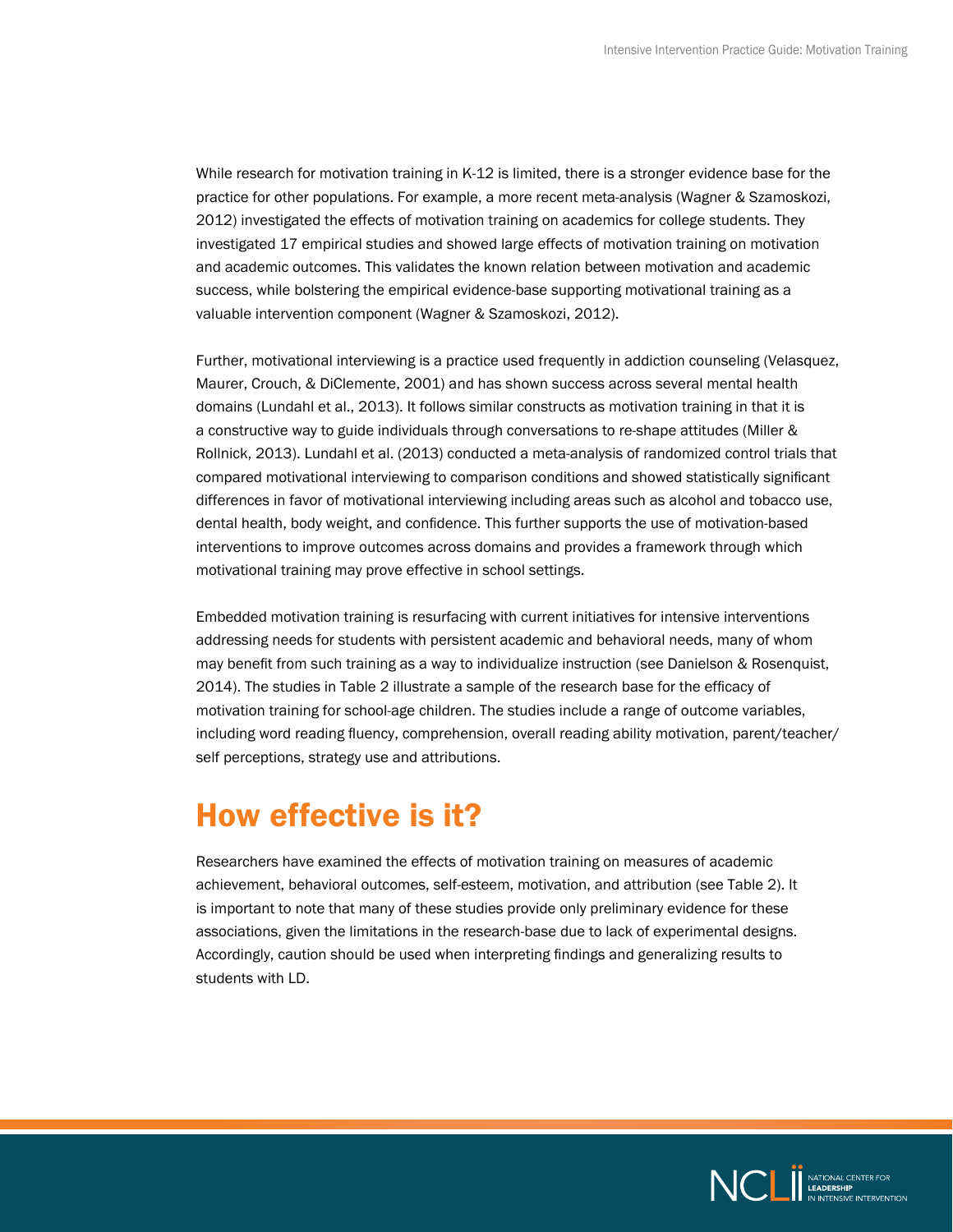Recent research includes evidence of improved results across grade levels and disability status. Motivation training has been associated with improvements in reading comprehension (e.g. Berkeley, Mastropieri, & Scruggs, 2011; Toste et. al., in review) and math achievement (e.g., Kariuki & Wilson, 2002). Further, transfer effects of memory strategies have been shown to increase with motivation training (e.g., Turner, Dofny, & Dutka, 1994), which could indicate the potential for positive effects of motivation across other academic domains. Relatedly, Hudley et al. (1998) found that attribution retraining through the BrainPower Program was associated with moderate, although not statistically significant, improvements in teachers' ratings of self control and decreases in perceived hostility for elementary students identified as aggressive. Similarly, Sukariyah & Assaad (2015) used attribution retraining with high school students and found positive effects on mathematics achievement and shifts to more positive and adaptive attribution styles, though their research design prevented true comparisons between groups.

The strongest empirical evidence of the effectiveness of motivation training can be seen in reading intervention studies. For example, for high school students with reading difficulties, Berkeley et al. (2011) found that when attribution retraining was paired with comprehension strategy instruction as compared to business as usual instruction or comprehension strategy instruction alone, students improved scores on the reading attribution scale and statistically significant changes in comprehension and attribution scores remained through the 6 week followup.

Similarly, Guthrie et al. (2004) found that Concept-Oriented Reading Instruction in third grade, an intervention that integrates motivation and cognitive elements throughout instruction, led to statistically significant improvements in comprehension, reading strategy use, and reading motivation. Finally, Toste et al. (in review) embedded motivational training into a reading intervention for third and fourth grade students with reading difficulties. The motivation training focused on students' intrinsic motivation, utilizing positive self-talk and recognition and restructuring of negative attributions. Toste et al.'s (in review) results showed that students receiving a multisyllabic word reading intervention with embedded motivation training experience greater gains in attributions for success in readers compared to the control students. They also outperformed the students in the reading intervention-only group on a measure of sentence-level comprehension.

The results of these studies speak to the potential effect of motivation training not only on student motivation and attribution style, but also academic outcomes above and beyond an academic intervention on its own. This suggest a potential mechanism of change, whereby motivational training improves measures of motivation and self-concept, which in turn make an intervention more salient and effective for the student. This illustrates how motivation training has possible

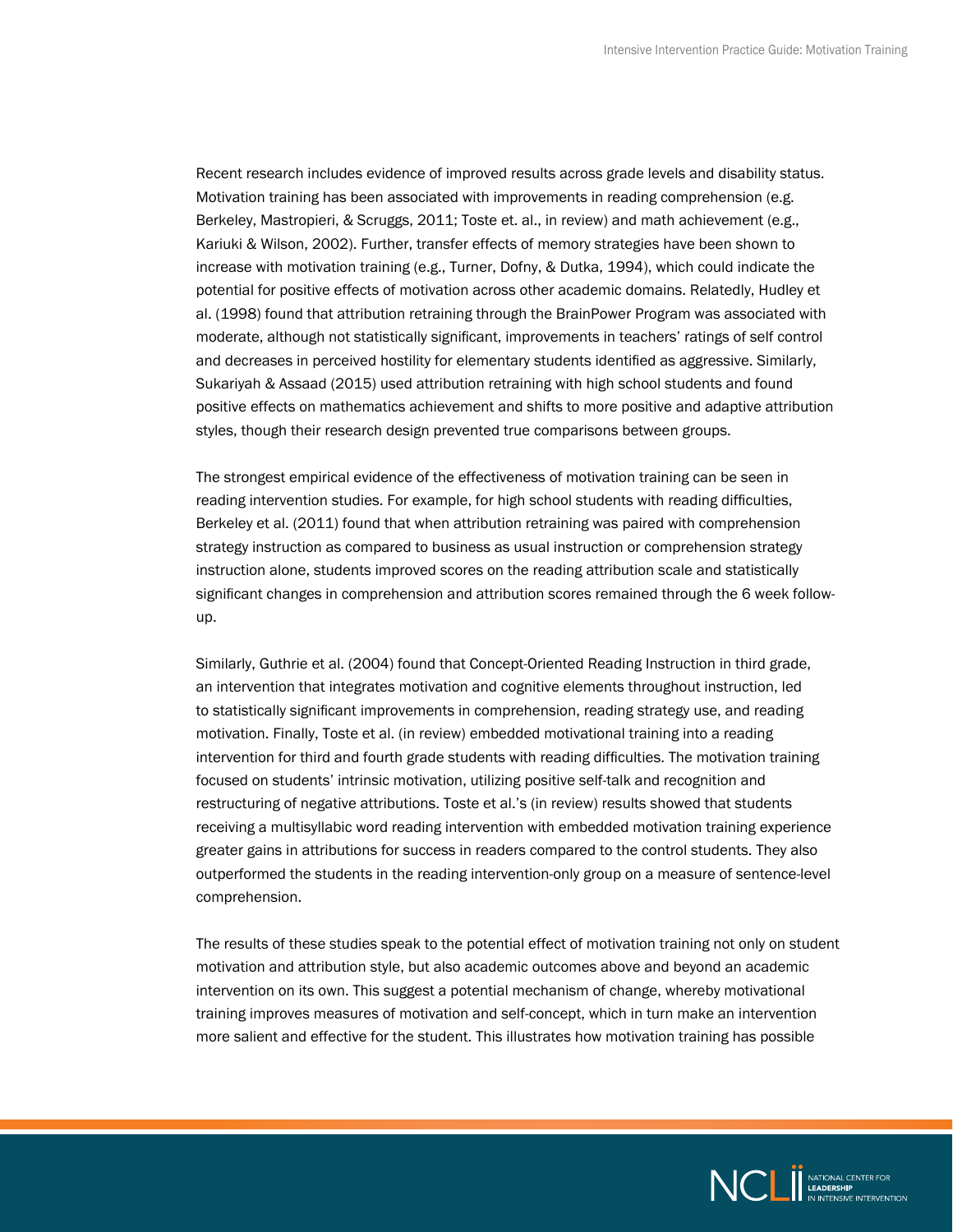<span id="page-8-0"></span>cascading effects on measures beyond those related to motivation. It also underscores the importance of school-based implementation of motivation training as an intensifier of intervention, particularly for students with the most persistent needs or those with inadequate responses to previous intervention attempts.

Although the evidence for intensifying evidence-based academic and behavioral interventions with motivation training is expanding, the research in this area is still in early developmental stages, especially in regards to students with LD. Nevertheless the use of motivational training as an intensifier of academic and behavioral interventions is promising based on the research across other populations and content areas.

#### How practical is it?

Motivation training can be implemented as a standalone intervention (e.g. Hudley et al., 1998; Toland & Boyle, 2008) or an embedded intervention component within an existing academic program (e.g. Berkeley et al, 2011; Guthrie et al., 2004; Toste et al., in review). While most of the research in this area examines motivation training in the context of reading interventions, motivation theory (see Jang, Reeve, & Deci, 2010; Schunk, 1991; Vansteenkiste, Lens, & Deci, 2006; Wang & Degol, 2014) and research into the correlations between motivation and academic achievement (Logan, Medford, & Hughes, 2011; Multon, Brown, & Lent 1991) suggest such training could prove effective in other academic areas as a means to intensify current academic programs in schools. The flexibility of implementation and the breadth of academic areas and grade levels into which it could be embedded contribute to the practicality of motivation training in school settings.

Additionally, embedded motivation training does not require an extensive amount of time reallocated from academic instruction. Toste and colleagues (in review) provided brief checkins before reading lessons to students in the reading with embedded motivation condition. Similarly, Berkeley et al. (2011) included a sequence of just 12 lessons in attribution retraining. The supplemental lessons took only 10 minutes to implement before reading comprehension instruction. These studies highlight key points related to practicality. First, they demonstrate the ease with which teachers can embed motivation training briefly before pre-existing instructional programs or interventions. Second, they demonstrate the short amount of time motivational training takes to have an effect on both academic and motivation outcomes. The overall practicality of using motivation training in current interventions strongly supports its use as a potential way to individualize and intensify instruction for students with weaknesses in this area.

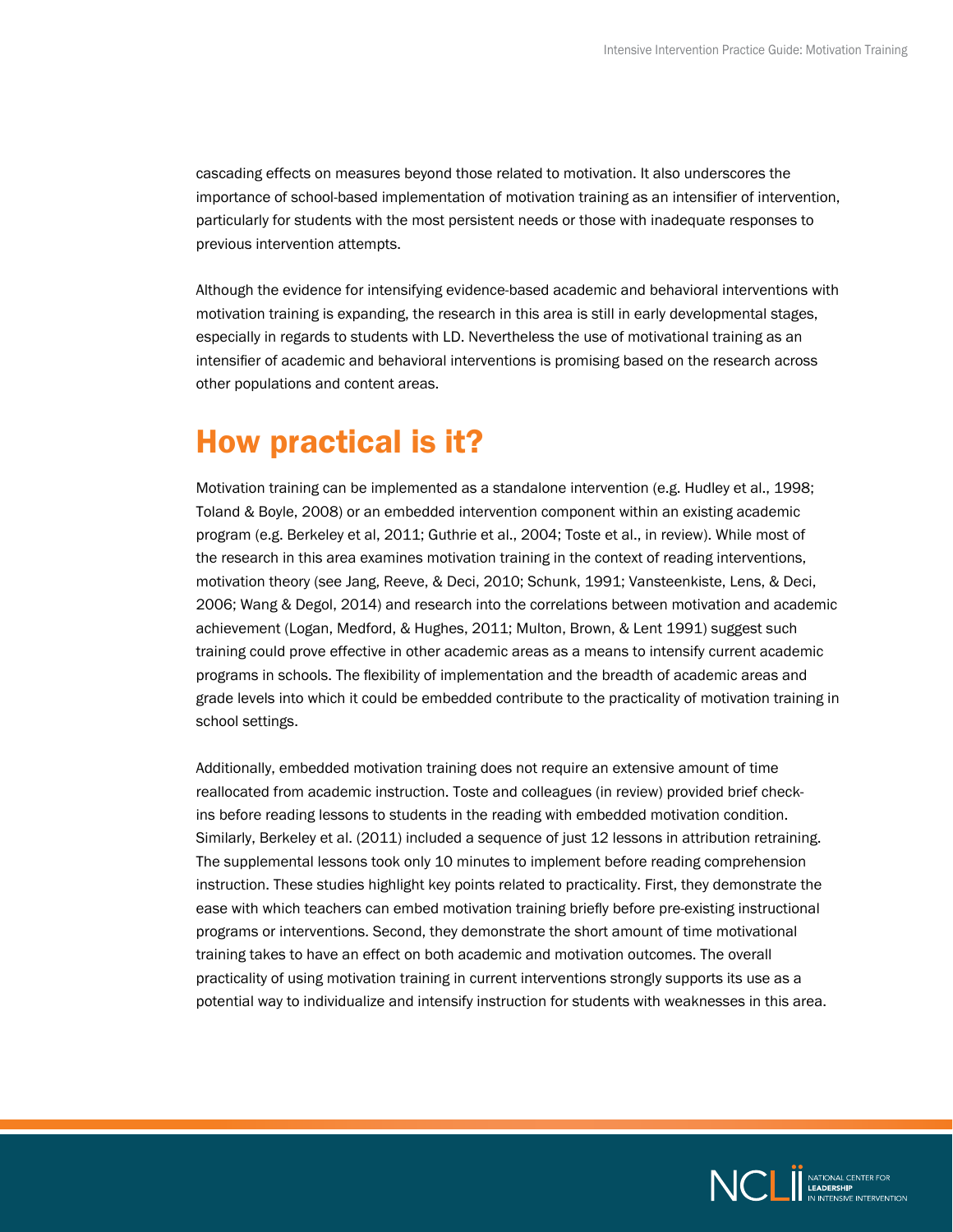#### <span id="page-9-0"></span>What questions remain?

Because the evidence base for motivation training is still developing, there are questions that remain across a few domains.

- Motivation as a malleable factor:
	- How can we motivate students that have persistent learning needs and have been unsuccessful time and time again?
	- Is it possible to compile motivation strategies linked to LD?
- Implementing motivation training in an intensive intervention framework:
	- How can researchers aide schools in implementing motivation training through databased decision making for students with intense needs?
	- Can motivational training be used as an intensifier to existing academic and behavior interventions?
- Assessing motivation:
	- What assessments should schools use to ensure validity and reliability?
	- Specific assessments have attempted to measure motivation/attribution such as the Motivation to Read Profile (Gambrell et al., 1996), the Motivation for Reading Questionnaire (Wigfield & Guthrie, 1997), and the Reading Attribution Scale (Berkeley et al., 2011), yet there are concerns surrounding the validity (i.e., are students answering the questionnaires honestly or are they answering questions the way they "think" they are expected to respond?) and reliability.

#### • Address limitations in the literature base:

- Future research should focus on the following areas:
- Exploring the reciprocal relationship between motivation and cognitive abilities (Taboada, Tonks, Wigfield, & Guthrie, 2009).
- Building a more comprehensive literature base for interventions that use motivation training in the areas of math and behavior.
- Implementing motivation training using experimental designs to bolster the evidencebase.

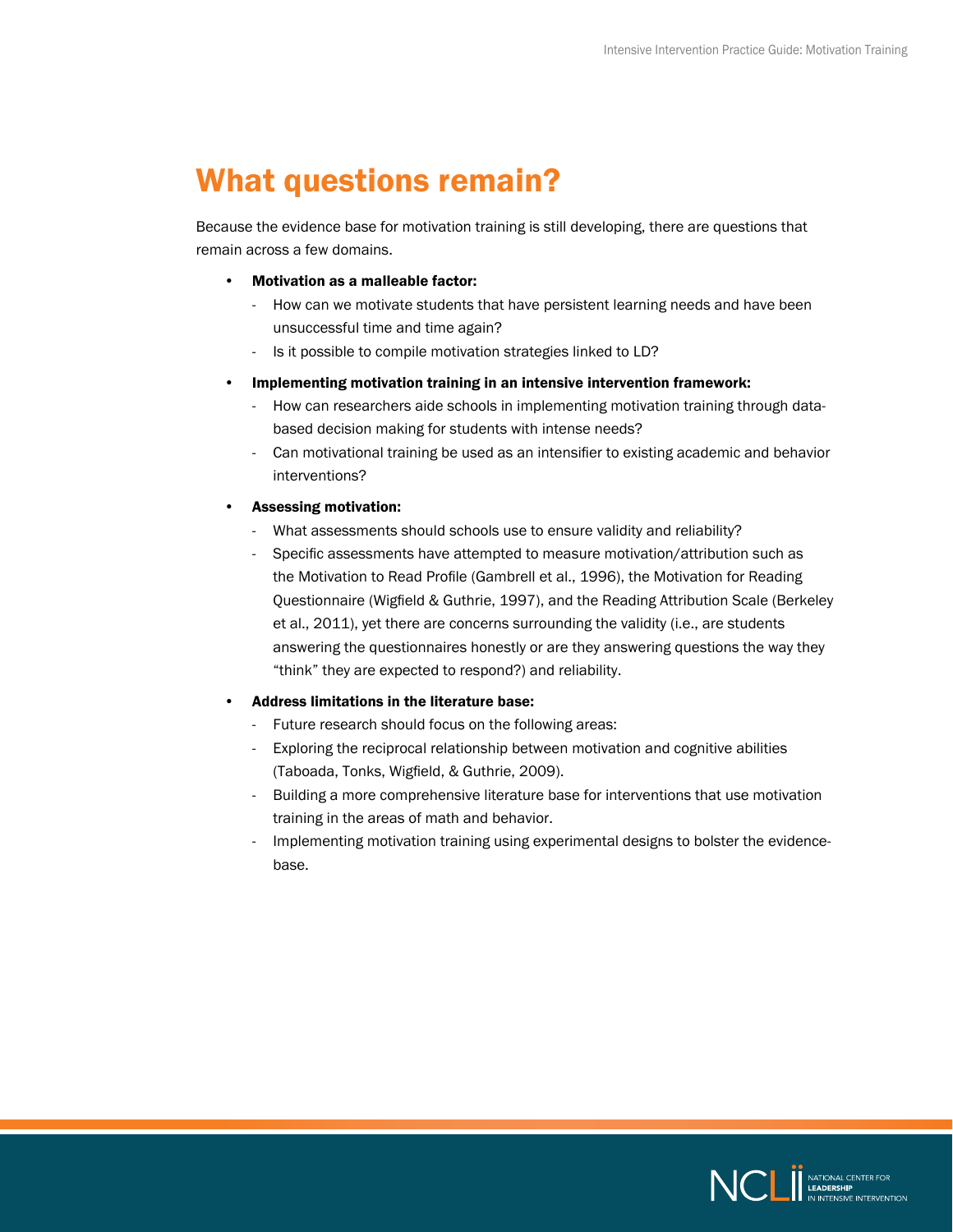#### <span id="page-10-0"></span>Where can I learn more?

Listed below are resources that can provide information on motivation and cognitive training. Additional information can be found in the reference section at the end of this Practice Alert.

- CRLT Center for Research on Learning and Teaching [www.crlt.umich.edu/tstrategies/tsms](http://www.crlt.umich.edu/tstrategies/tsms)
- Florida Center for Reading Research [www.fcrr.org](http://www.fcrr.org)
- Edutopia: *Motivation:The Overlooked Sixth Component of Reading* [www.edutopia.org/blog/motivation-overlooked-component-of-reading-heather-lambert](http://www.edutopia.org/blog/motivation-overlooked-component-of-reading-heather-lambert)
- Guthrie, J.T., Wigfield, A., & Perencevich, C.(2004). *Motivating Reading Comprehension: Concept-oriented Reading Instruction*. Mahwah, NJ: L. Erlbaum Associates
- What Works Clearinghouse Intervention Report Re: Concept-Oriented Reading Instruction

[www.eric.ed.gov/contentdelivery/servlet/ERICServlet?accno=ED511268](http://www.eric.ed.gov/contentdelivery/servlet/ERICServlet?accno=ED511268)

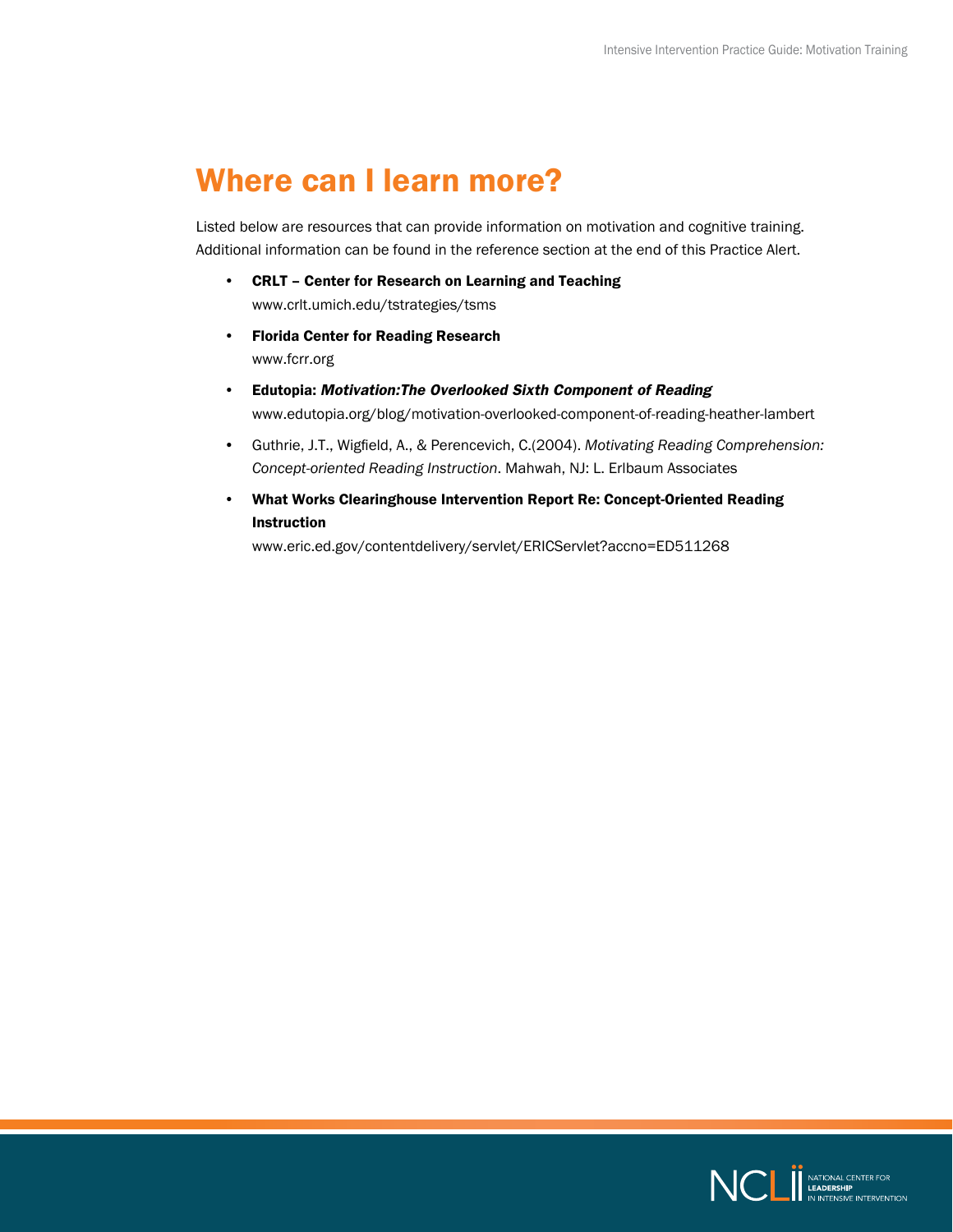#### <span id="page-11-0"></span>References

- Berkeley, S., Mastropieri, M. A., & Scruggs, T. E. (2011). Reading comprehension strategy instruction and attribution retraining for secondary students with learning and other mild disabilities. *Journal of Learning Disabilities*, *44*(1), 18-32.
- Bernstein, D.A., & Nash, P.W. (2008). *Essentials of psychology* (4th ed.). Boston, MA: Houghton Mifflin Company.
- Danielson, L., & Rosenquist, C. (2014). Introduction to the TEC special issue on data-based individualization. *Teaching Exceptional Children, 46*, 6–12.
- Försterling, F. (1985). Attributional retraining: A review. *Psychological Bulletin*, *98(3)*, 495-512.
- Gambrell, L. B., Palmer, B.M., Codling, R.M., & Mazzoni, S.A. (1996). Assessing motivation to read. *The Reading Teacher, 49 (7),* 518-533.
- Grolnick, W.S., & Ryan, R.M. (1990). Self-perceptions, motivation, and adjustment in children with learning disabilities: A multiple group comparison study. *Journal of Learning Disabilities, 23*(3), 177-184.
- Guthrie, J. T., McRae, A., & Klauda, S. L. (2007). Contributions of concept-oriented reading instruction to knowledge about interventions for motivations in reading. *Educational Psychologist*, *42(4)*, 237-250.
- Guthrie, J. T., Wigfield, A., Barbosa, P., Perencevich, K. C., Taboada, A., Davis, M. H., Scafiddi, N. T., & Tonks, S. (2004). Increasing reading comprehension and engagement through Concept-Oriented Reading Instruction. *Journal of Educational Psychology, 96*, 403-423.
- Hetherington, E.M., Parke, R.D., & Locke, V.O. (1999). *Child psychology: A contemporary viewpoint* (5th ed.). Boston, MA: McGraw-Hill.
- Hudley, C., Britsch, B., Wakefield, W. D., Smith, T., Demorat, M., & Cho, S.J. (1998). An attribution retraining program to reduce aggression in elementary school students. *Psychology in the Schools*, *35*(3), 271–282.
- Jang, H., Reeve, J., & Deci, E. L. (2010). Engaging students in learning activities: It's not autonomy support or structure, but autonomy support and structure. *Journal of Educational Psychology*, *102*, 588-600.
- Kariuki, P., & Wilson, P. (2002). *The effects of motivation on at risk high students in math performance*. Paper presented at the Annual Meeting of the Mid-South Educational Research Association, Chattanooga, TN. November 6-8, 2002.

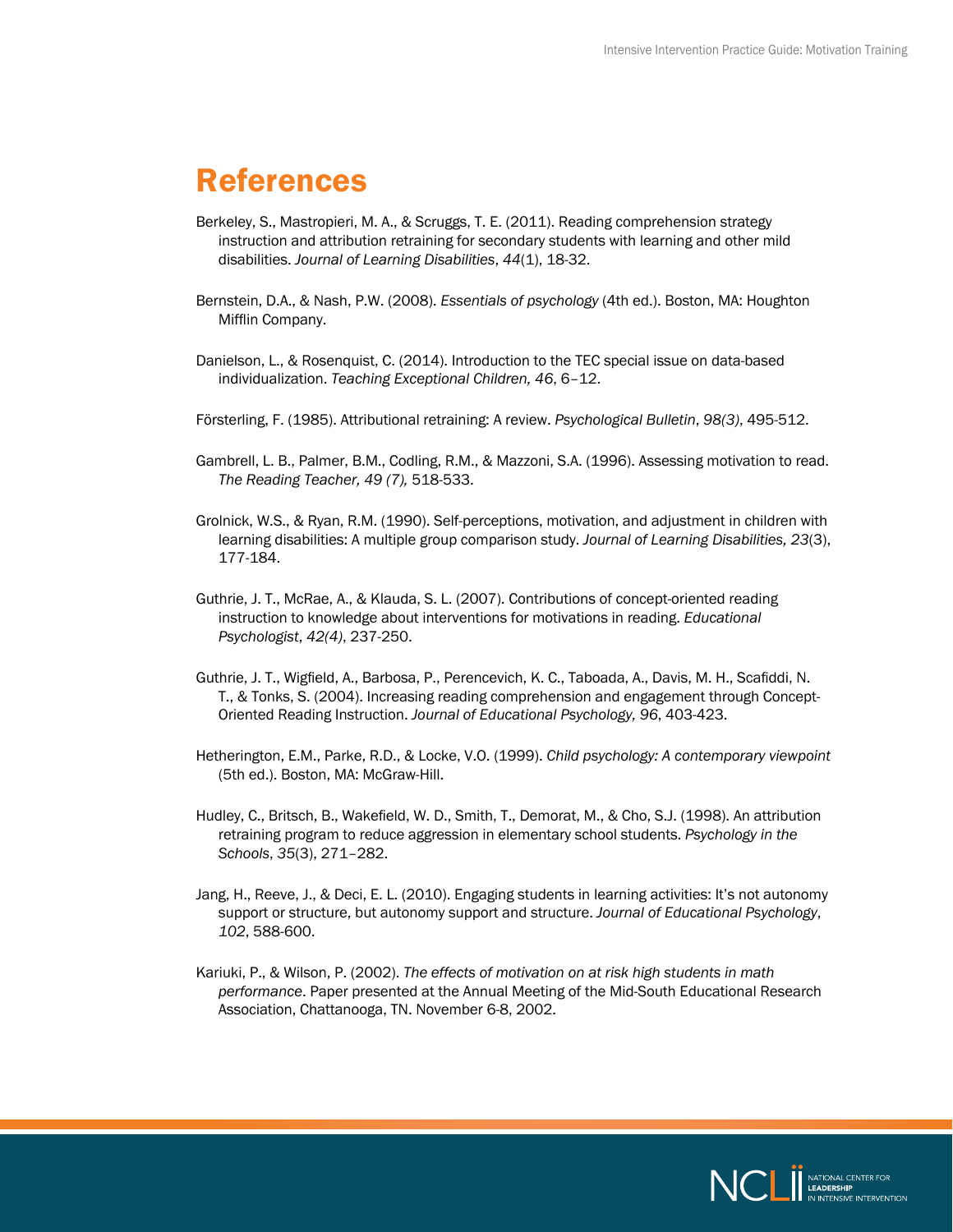- Linnenbrink, E.A., & Pintrich, P.R. (2002). Motivation as an enabler for academic success. *School Psychology Review, 31*(3), 313-327.
- Logan, S., Medford, E., & Hughes, N. (2011). The importance of intrinsic motivation for high and low ability readers' reading comprehension performance. *Learning and Individual Differences, 21*, 124-128.
- Lundahl, B., Moleni, T., Burke, B. L., Butters, R., Tollefson, D., Butler, C., & Rollnick, S. (2013). Motivational interviewing in medical care settings: a systematic review and meta-analysis of randomized controlled trials. *Patient education and counseling*, *93*(2), 157-168.
- Maslow, A.H. (1943). A theory of human motivation. *Psychological Review, 50*(4), 370-396.
- Miller, W. R., & Rollnick, S. (2012). *Motivational interviewing: Helping people change*. Guilford press.
- Morgan, P. L., & Fuchs, D. (2007). Is there a bidirectional relationship between children's reading skills and reading motivation?. *Exceptional children*, *73*(2), 165-183.
- Multon, K. D., Brown, S. D., & Lent, R. W. (1991). Relation of self-efficacy beliefs to academic outcomes: A meta-analysis. *Journal of Counseling Psychology, 38*, 30-38.
- Murray, H.A. (1938). *Explorations in personality*. New York, NY: Oxford University Press.
- Robertson, J.S. (2000). Is attribution training a worthwhile classroom intervention for K–12 students with learning difficulties? *Educational Psychology Review, 12*(1), 111-134.
- Ryan, R.M., & Deci, E.L. (2000). Intrinsic and extrinsic motivations: Classic definitions and new directions. *Contemporary Educational Psychology, 25*(1), 54-67.
- Schunk, D. H. (1991). Self-efficacy and academic motivation. *Educational Psychologist, 26,* 207- 231.
- Schunk, D. H., & Zimmerman, B. J. (2013). Self-regulation and learning. In W. M. Reynolds, & G. E. Miller (Eds.), Handbook of Psychology. *Educational* psychology, Vol. 7. (pp. 45–68). Hoboken, JJ: Wiley.
- Stanovich, K.E. (1986). Matthew effects in reading: Some consequences of individual differences in the acquisition of literacy. *Reading Research Quarterly, 21*(4), 360-407.
- Sukariyah, M. B., & Assaad, G. (2015). The effect of attribution retraining on the academic achievement of high school students in mathematics. *Procedia - Social and Behavioral Sciences*, *177*, 345–351.

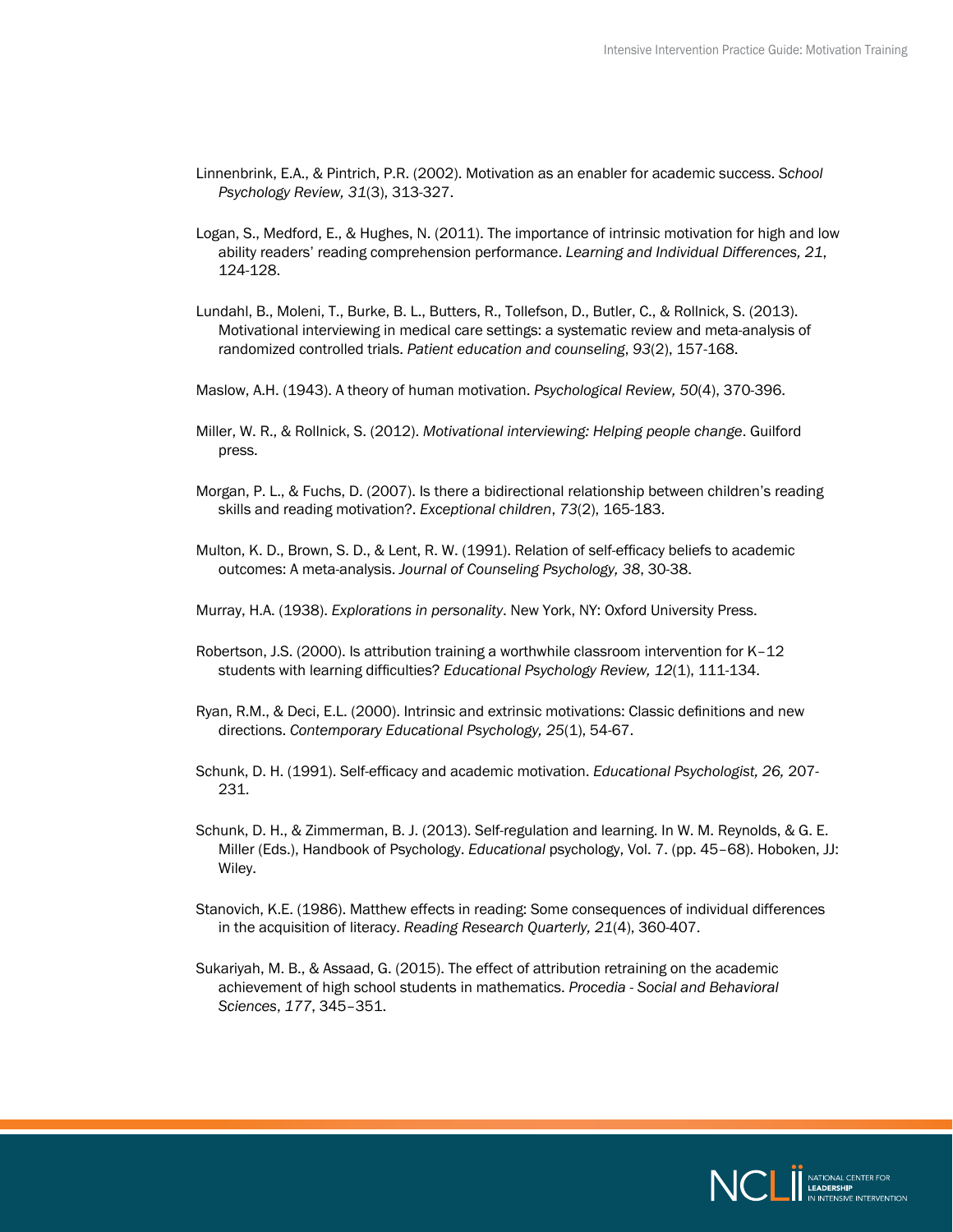- Taboada, A., Tonks, T.M., Wigfield, A., & Guthrie, T. (2009). Effects of motivational and cognitive variables on reading comprehension. *Reading and Writing: An Interdisciplinary Journal, 22*(1), 85-106.
- Toland, J., & Boyle, C. (2008). Applying cognitive behavioural methods to retrain children's attributions for success and failure in learning. *School Psychology International*, *29*(3), 286- 302.
- Thomas, A. & Pashley, B. (1982). Effects of classroom training on LD students' task persistence and attributions. *Learning Disability Quarterly 5,* 133-144.
- Thorpe, L.P., & Schmuller, A.M. (1954). Contemporary theories of learning, with applications to education and psychology. New York, NY: The Ronald Press Company.
- Toste, J. R., Capin, P., Vaughn, S., Roberts, G., & Kearns, D. M. (2016). Multisyllabic word reading instruction with and without motivational beliefs training for struggling readers in upper elementary grades: A pilot investigation. Manuscript submitted for publication.
- Turner, L.A., Dofny, E.M., & Dutka, S. (1994). Effect of strategy and attribution training on strategy maintenance and transfer. *American Journal on Mental Retardation, 98*(4), 445-454.
- Vansteenkiste, M., Lens, W., & Deci, E. L. (2006). Intrinsic versus extrinsic goal contents in selfdetermination theory: Another look at quality of academic motivation. *Educational Psychologist, 41*(1), 19-31.
- Velasquez, M. M., Crouch, C., Stephens, N. S., & DiClemente, C. C. (2015). *Group treatment for substance abuse: A stages-of-change therapy manual*. Guilford Publications.
- Wagner, E., & Szamosközi, Ş. (2012). Effects of direct academic motivation enhancing intervention programs: A meta-analysis. *Journal of Cognitive & Behavioral Psychotherapies*, *12*(1).
- Wang, M. T., & Degol, J. (2014). Staying engaged: Knowledge and research needs in student engagement. *Child Development Perspectives*, *8*(3), 137-143.
- Wigfield, A. & Guthrie, J.T. (1997). Relations of children's motivation for reading to the amount and breadth of their reading. *Journal of Educational Psychology, 89*, 420-432.
- Zentall, S. S. & Lee, J. (2012). A reading motivation intervention with differential outcomes for students at risk for reading disabilities, ADHD, and typical comparisons: "Clever is and clever does." *Learning Disability Quarterly, 35(4)*, 248-259.

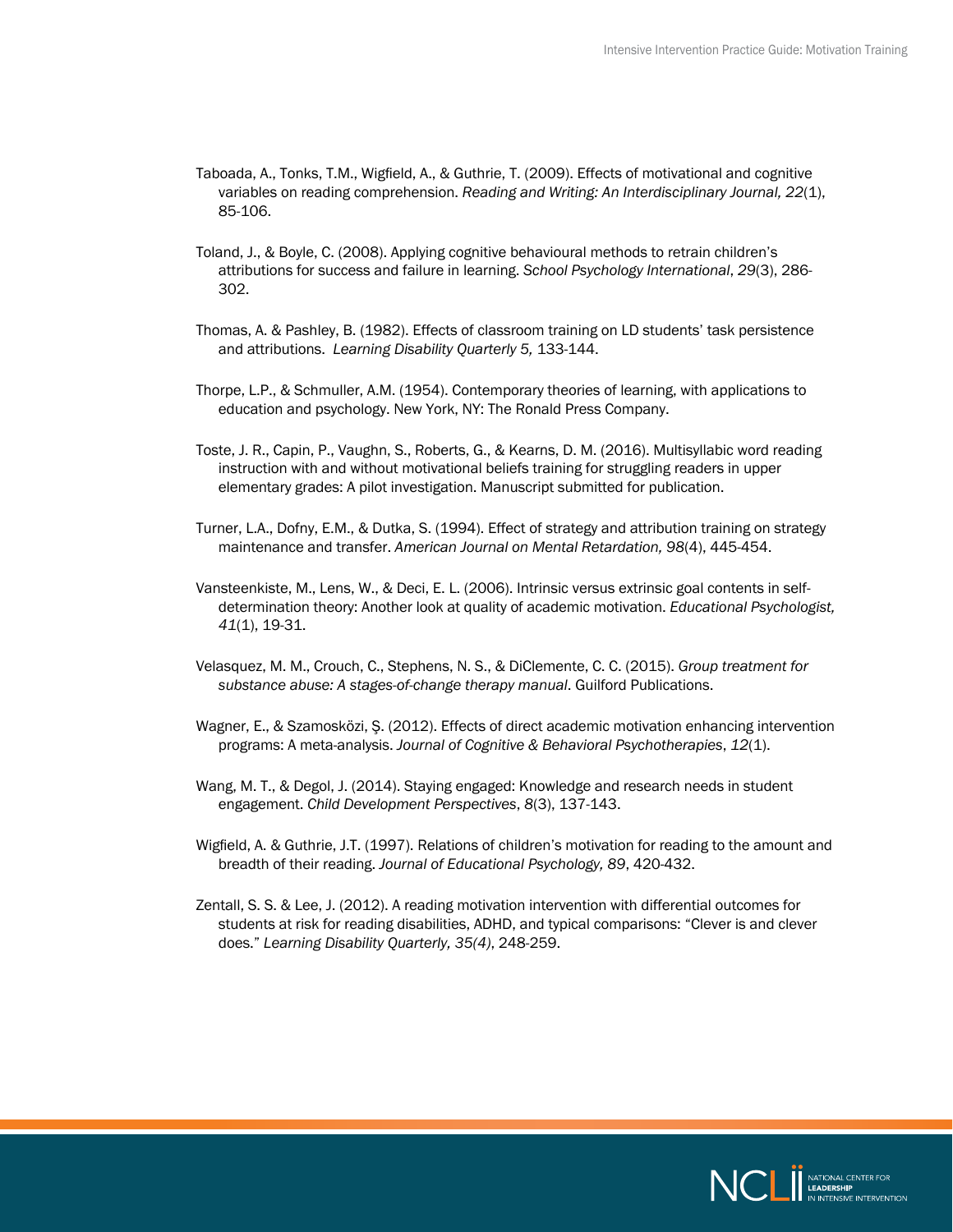### <span id="page-14-0"></span>Table 1. Characteristics of Motivation Training Components

| <b>Component</b>                                           | <b>Characteristics</b>                                                                                                                                                                                                                                                                                                          |
|------------------------------------------------------------|---------------------------------------------------------------------------------------------------------------------------------------------------------------------------------------------------------------------------------------------------------------------------------------------------------------------------------|
| Positive self-talk                                         | • Changing negative opinion into positive statements<br>• Attributing success to internal reasons<br>• Providing specific feedback to teach students to attribute outcomes to strategy use and effort<br>• "You got a good score on that project because you worked hard and persevered."                                       |
| Positive feedback<br>about present and past<br>performance | • Direct feedback to help students make connections between the use of strategies and achievement<br>• Performance specific feedback rather than generic "Good job."<br>• "You worked so hard on to reach your 5th reading goal. Remember the first time you reached a reading goal? Now you<br>have reached 5!"                |
| Positive labeling                                          | • Making phrase statements about goals and expectations.<br>• "You are a smart student. Smart students work hard to get good grades."                                                                                                                                                                                           |
| External standards related<br>to performance goals         | • Connect students to concrete examples to set goals for task completion.<br>• "Complete this task like you think the smartest person you know would complete it."                                                                                                                                                              |
| Self-reflection                                            | • Students examine an academic situation that was hard for them and identify the thoughts they may have had in that<br>situation.<br>• "Think of a time when something was hard for you in school. What thoughts were going through your head?"<br>• "Think of a time when you aced an assignment. What thoughts did you have?" |
| Recognition of negative<br>and positive statements         | • Students recognize that positive thoughts can be self-promoting and negative thoughts can be self-defeating.<br>• "Your friend thinks that you are smart, so you do not study for your math test. Is that a positive or negative thought?"                                                                                    |